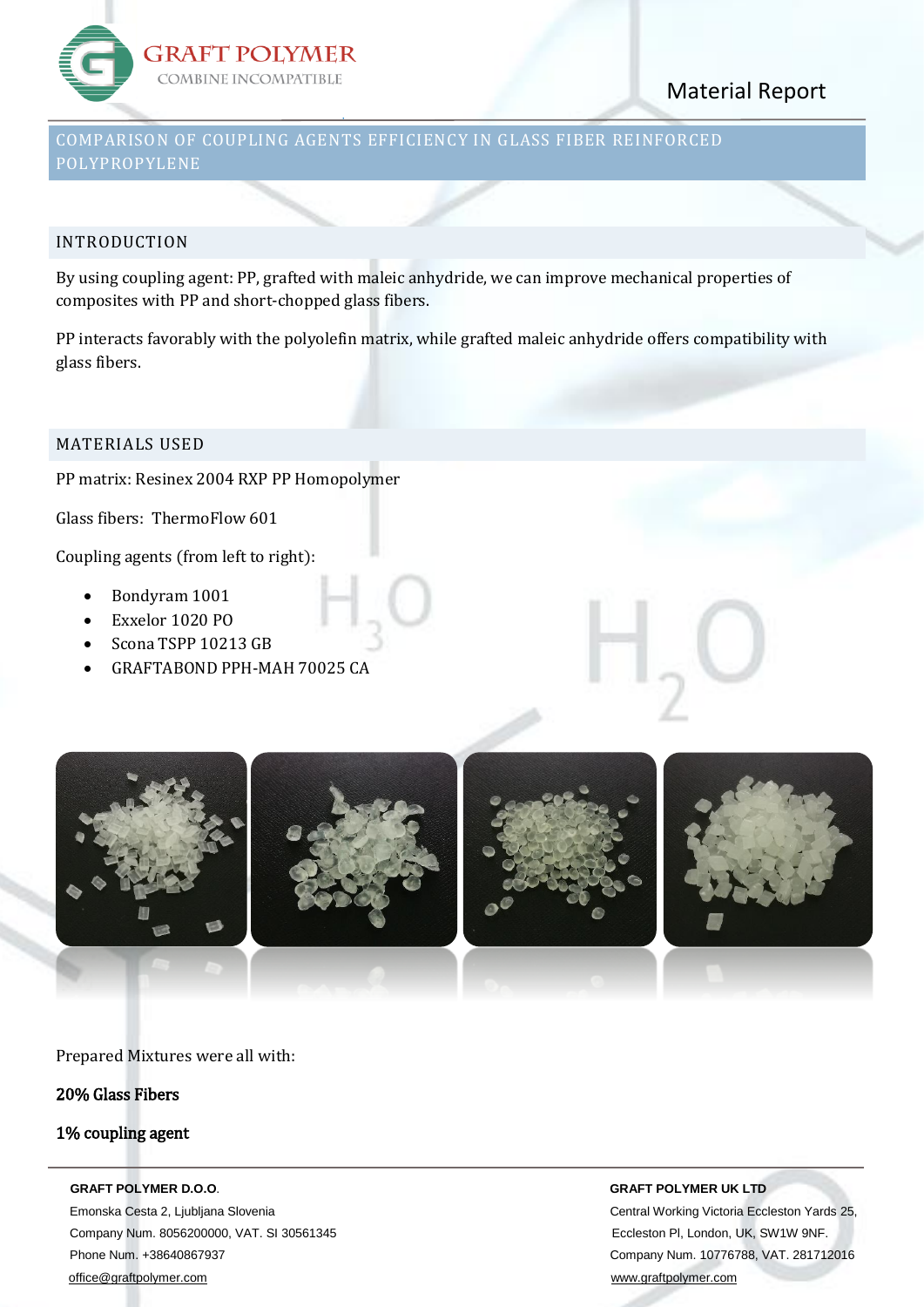# Material Report

# SAMPLE TESTING AND PREPARATION

Samples were prepared and tested (Pictures from left to right):

- Twin screw extrusion of PP with GF
- Injection molding of specimen for mechanical tests
- **•** Tensile test
- Charpy Impact Test



# RESULTS

Tensile tests were done in A1 specimen, in accordance with ISO 527-2. Charpy Impact Strength was done on 1eA specimen (Notch type A), in accordance with ISO 179.

| Coupling agent used         | Max. Tensile stress<br>[MPa] | <b>Elongation at Break</b><br>[%] | Charpy Impact<br>Strength<br>$[k]/m^2$ |
|-----------------------------|------------------------------|-----------------------------------|----------------------------------------|
| No Coupling Agent           | 40,2                         | 3,43                              | 0,8                                    |
| Bondyram 1001               | 57,0                         | 3,8                               | 0.93                                   |
| Exxelor PO 1020             | 70,6                         | 4,9                               | 1,45                                   |
| Scona TSPP 10213 GB         | 71,1                         | 5,2                               | 1,9                                    |
| GRAFTABOND PPH-MAH 70025 CA | 71,4                         |                                   | 2,25                                   |



### **GRAFT POLYMER D.O.O**. **GRAFT POLYMER UK LTD**

 Emonska Cesta 2, Ljubljana Slovenia Central Working Victoria Eccleston Yards 25, Company Num. 8056200000, VAT. SI 30561345 Eccleston Pl, London, UK, SW1W 9NF. Phone Num. +38640867937 Company Num. 10776788, VAT. 281712016 [office@graftpolymer.com](mailto:office@graftpolymer.com) [www.graftpolymer.com](http://www.graftpolymer.com/)